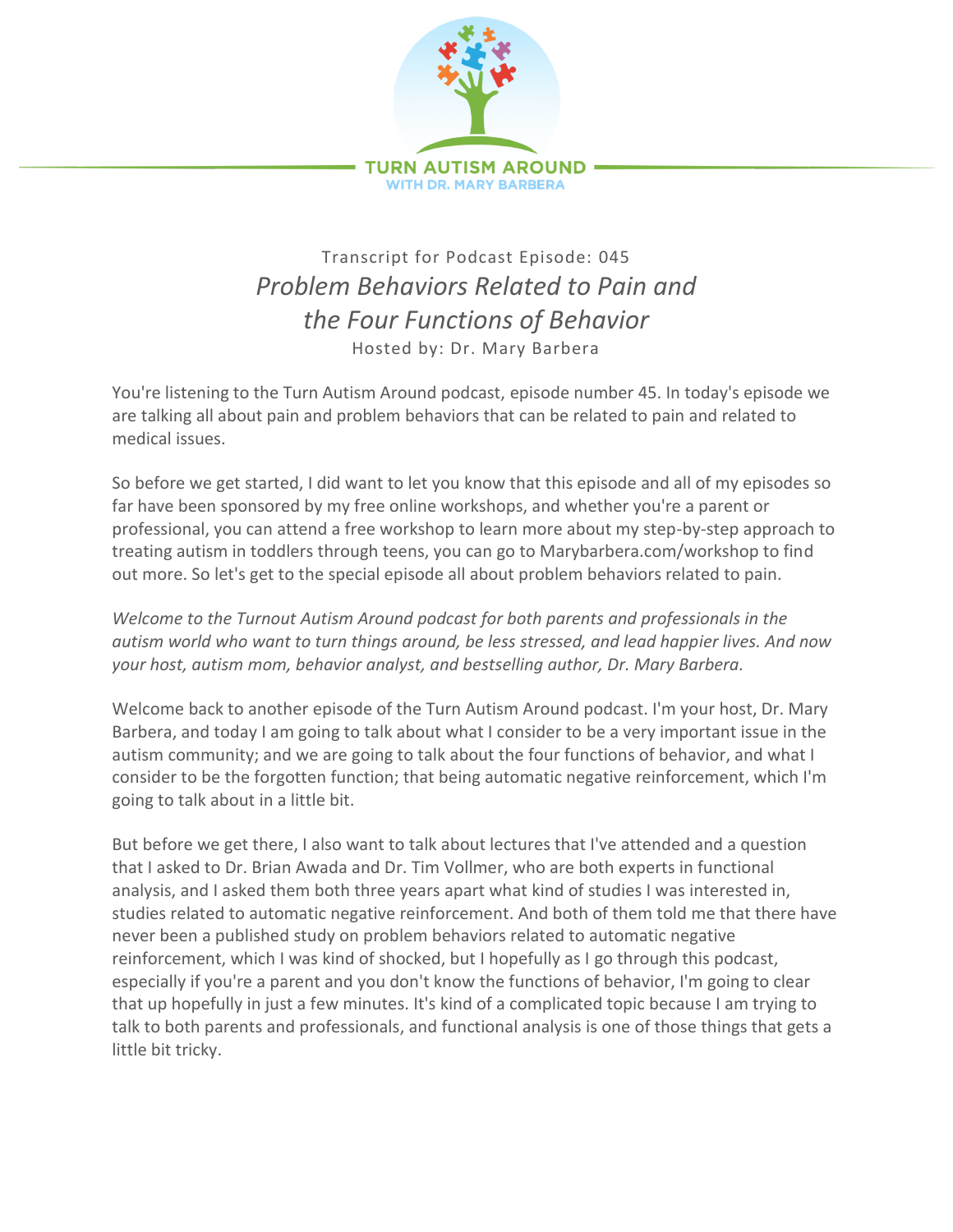But let me start by saying that I have strong feelings as a registered nurse for over three decades; as an autism mom to Lucas for over two decades; and as a board certified behavior analysts at the doctoral level for 15 years; I have strong feelings that many of our children and clients with autism are having problem behaviors related to pain or medical issues. And that's what I want to discuss today. And I have exciting news in that I have an interview schedule with Dr. Tim Vollmer so that should be playing in the next week or two right here on the podcast. So stay tuned for that.

But before I interviewed Dr. Vollmer, I did kind of want to summarize some of this automatic negative reinforcement, which like I said, it's kind of a confusing topic and I wanted to sum up some of the things I learned from Dr. Vollmer at the 2019 national autism conference at Penn State. It's every August is at Penn State. It's a great conference and I attend, you know, some years and I attended this year and it was excellent. So we are going to link Dr. Vollmer's whole three hour lecture in the show notes of this episode. We'll link it both this week and we'll also link it when Dr. Vollmer is on.

But before we get into the four functions of behavior and some of the more complicated things, let me talk about Lucas's journey with autism and medical issues and problems, behaviors related to those medical issues, and hopefully that will make a little bit more sense. I do want to say that I have done several video blogs and a few podcasts on the topic of medical issues and teaching kids how to tell you when they're in pain, the importance of ruling out medical problems, teaching a child to take medicine, those sorts of things. I also interviewed Lucas's psychiatrist, Dr. Michael Murray, on podcast number 28. So anytime I say something in a podcast is most likely going to be linked in the show notes or you can simply just Google 'Mary' 'autism' and the topic you're interested in, and sure enough something will probably pop up because I have been doing weekly video blogs for a few years as well as podcasts since January of 2019. So I am producing a lot of content. So if you have a specific topic that you're interested in, that's the way I would recommend you proceed.

So let's get back to Lucas. Okay. So he was diagnosed the day before his third birthday. He was a pretty mild mannered kid; didn't have any major self-stimulatory behavior, didn't have any aggression or self-injurious behavior. He looked pretty typical if you just spotted him across the room or even at a birthday party. And he had mostly a major language issue and social skill deficit as well. So when he was six, though, he all of a sudden, had acute onset tics, both motor and vocal tics. And over the course of trying to figure out where that came from, cause it was very abrupt, the one day he started with the vocal tics, the next day he had motor tics and vocal tics. And pretty soon I was studying ABA at the time. I was getting my certification at Penn State through their distance learning program. And I was trying to figure out why he was having these medical issues of tics.

At the same time he was irritable; he bit two people the same week that he got these tics, which was very unusual. He hadn't bitten anybody since he was two, way before his diagnosis. So something was going on. And luckily I Googled acute onset tics and found a thing called Pandas, which is now known as Pans. And it stands for pandas, stands for pediatric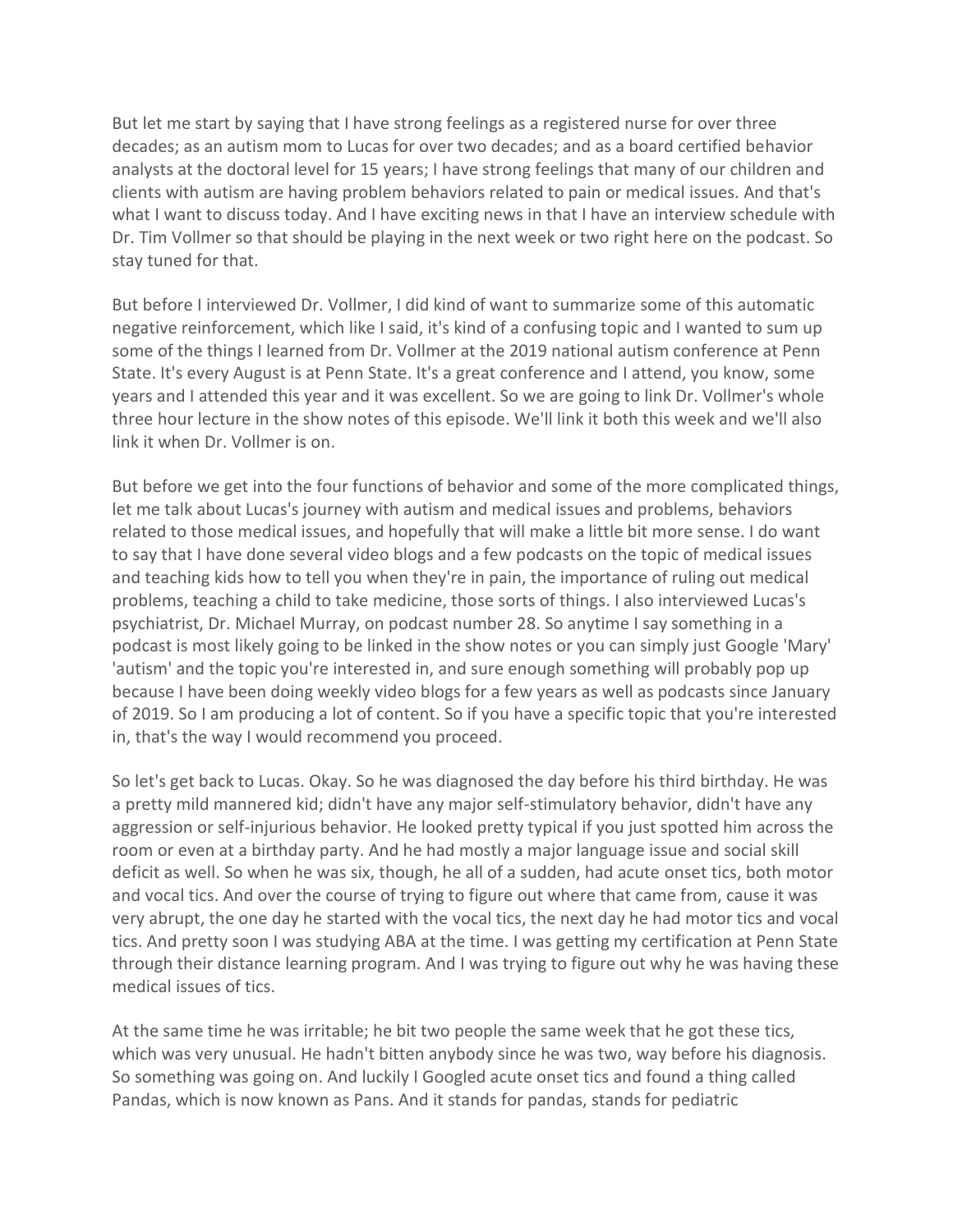autoimmune neuropsychiatric disorder associated with strep, that has been changed now to pediatric autoimmune neuropsychiatric syndrome because what they found out over the past 15 years since Lucas had his acute onset tics was that a lot of times it's not related to strep. It might be related to Lyme disease. It might be related to staph infections or Mycoplasma. There's just a host of different bacterial infections and viral infections that could cause pans or pandas, which is tics, obsessive compulsive disorder. You know, all of a sudden your child goes from not being that obsessive to being extremely obsessive. It can cause major sleep problems. It can cause anxiety or depression. Typically developing kids can get Pandas all of a sudden.

So I did also do a video blog on pans and pandas a while ago, but my point is I was trying to figure out the behavioral reason why Lucas was biting that week or what the behavioral reason was that he was irritable or even that he was having tics and there was no behavioral function. It was basically a medical issue that was causing this, which is a behavioral function. And we're going to talk about the functions of behavior in just a second. But I want to go on because that wasn't the end of it. When Lucas was six, he got these acute onset tics. We treated them with antibiotics. The tics went from 500 a day to zero; drastic improvement over the series of the next several years we basically treated Lucas every time he would get tics with antibiotics and it would go down.

And it wasn't until he was 14 that he ended up with burping tics that were not responding to the antibiotics. We saw a specialist, he was diagnosed with chronic allergies, sinusitis, and pans, the pediatric autoimmune neuropsychiatric syndrome. By that point he was having burping tics, he was having aggression, he was having self-injurious behavior, and a lot of kids, a lot of people say, well they're going through puberty and this and that. And it's like with Lucas, a lot of times he would have problem behaviors. It was related to pain when he was a teen, and then when he was an older teen he was then having problem behaviors, aggression, and selfinjurious behavior related to being startled or being in pain. So it was this confusing maze of situations. And it wasn't until he got on the right medication to calm his nervous system down that we saw aggression go to zero levels and self-injurious behavior go down dramatically as well.

And we're fortunate because I'm a nurse and a behavior analyst. My husband's a physician. Lucas is vocal and he can say that his head hurts, but he's not conversational and he can't tell us, he can't describe the pain. A lot of times he'll have self-injurious behavior before he'll even tell us he's in pain. And so it's still is a very confusing situation. But over the years, but he's stable now thank the Lord, he's 23 years old right now and his self-injurious behavior is once every month or two. His aggression is down to zero levels. I think he had one in the last two years. So really under control.

Had we not found the medical reasons for his problem behaviors though, I fear where he would be at the moment. And that's why as a behavior analyst in the past when I've gone into residential placements and ABA schools and classrooms and I've seen kids with the same or less language than Lucas having severe problem behaviors, aggression, self-injurious behavior, property destruction, and I'd seen staff with bite guards on their arms and kids with helmets.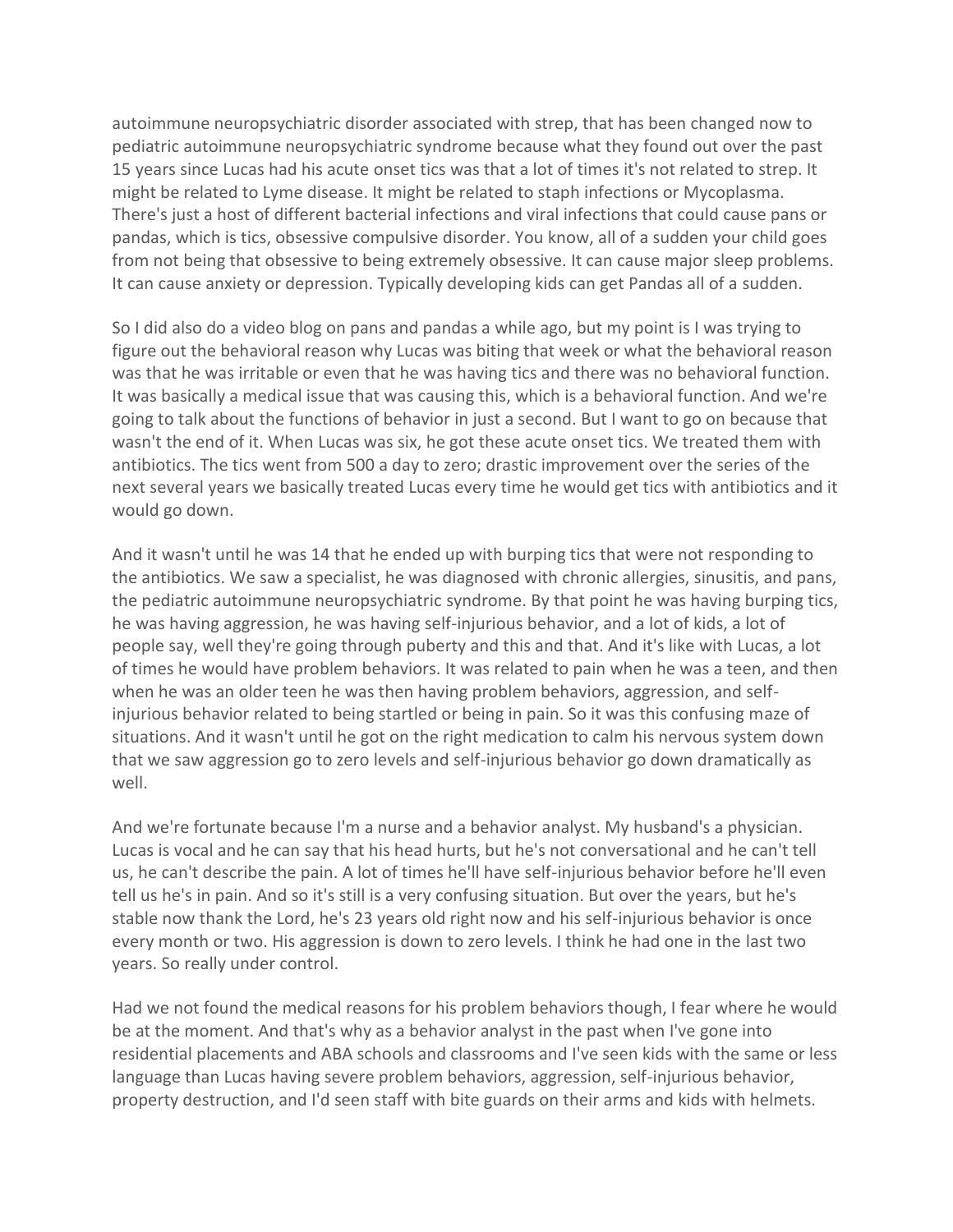And really as a nurse, it just breaks my heart because I'm thinking, if Lucas has all of these medical issues that we had to be such a detective over, these poor kids are really suffering probably with medical issues that are at least contributing to their situation. So our behavioral ethics code says that we need to make sure that medical issues are ruled out before we treat behaviorally.

But I'm here to tell you if you don't know already, that we can't rule out medical issues. And just because the child went to the doctor a month ago and they didn't have an ear infection or they went, you know, two months ago for a cat scan or five months ago and they had this test done, it doesn't mean that medical issues are ruled out now.

And unfortunately general pediatricians, general family practice doctors, even specialists are really ill-equipped to handle and to wool out medical issues on kids especially that don't speak or aren't conversational, even kids that are conversational. I remember just last week I ended up hurting my arm or shoulder or something and I couldn't even locate the pain. And so I had to have it assessed because I couldn't tell if it was coming in the back of my shoulder, the front of my shoulder, you know, and I am of course fully verbal and vocal and I should be able to pinpoint what the issue is. But sometimes with pain that kind of comes and goes and goes a little different, and you, it's hard to describe even for people that are conversational. So for kids that aren't conversational, this is really where I want to focus a lot of time because there has not been any published studies on automatic negative reinforcement or pain. We owe it to our kids to look at this a little bit more seriously.

So just to catch some of the parents and late people up to speed with these functions before I go on too long. So there are four functions of behavior, and this is well documented in the decades prior to me becoming a behavioral analyst. But there are four functions. I talk about these functions in my book, The Verbal Behavior Approach in chapter two, but I gloss over the automatic negative, which we'll talk about last.

So let's talk about the three functions that all behavior analysts are looking at on a daily basis, and then we're going to talk about the last one. So we have, we have two functions that have socially mediated in front, socially mediated positive reinforcement, socially mediated negative reinforcement. So all socially mediated means is people are involved; it's socially mediated. So socially mediated, positive reinforcement the classic example would be you have a child at the grocery store. The child has some kind of problem behaviors because he wants candy, and then you either negotiate for candy or tell him next time, or when you get home you'll get something special. And so it ends up reinforcing that crying, whining, biting, whatever the situation is. So socially mediated positive means that you're giving the child something, in the past he's gotten something. This is shaping up this behavior.

Socially mediated negative: again, people are involved. But this example is the child has problem behaviors because they want to get out of something. Like time for a bath. So the child has problem behaviors and then it's like, well they just had a bath last night. Guess you don't really need a bath. Meanwhile you're negotiating and withdrawing the demand for bath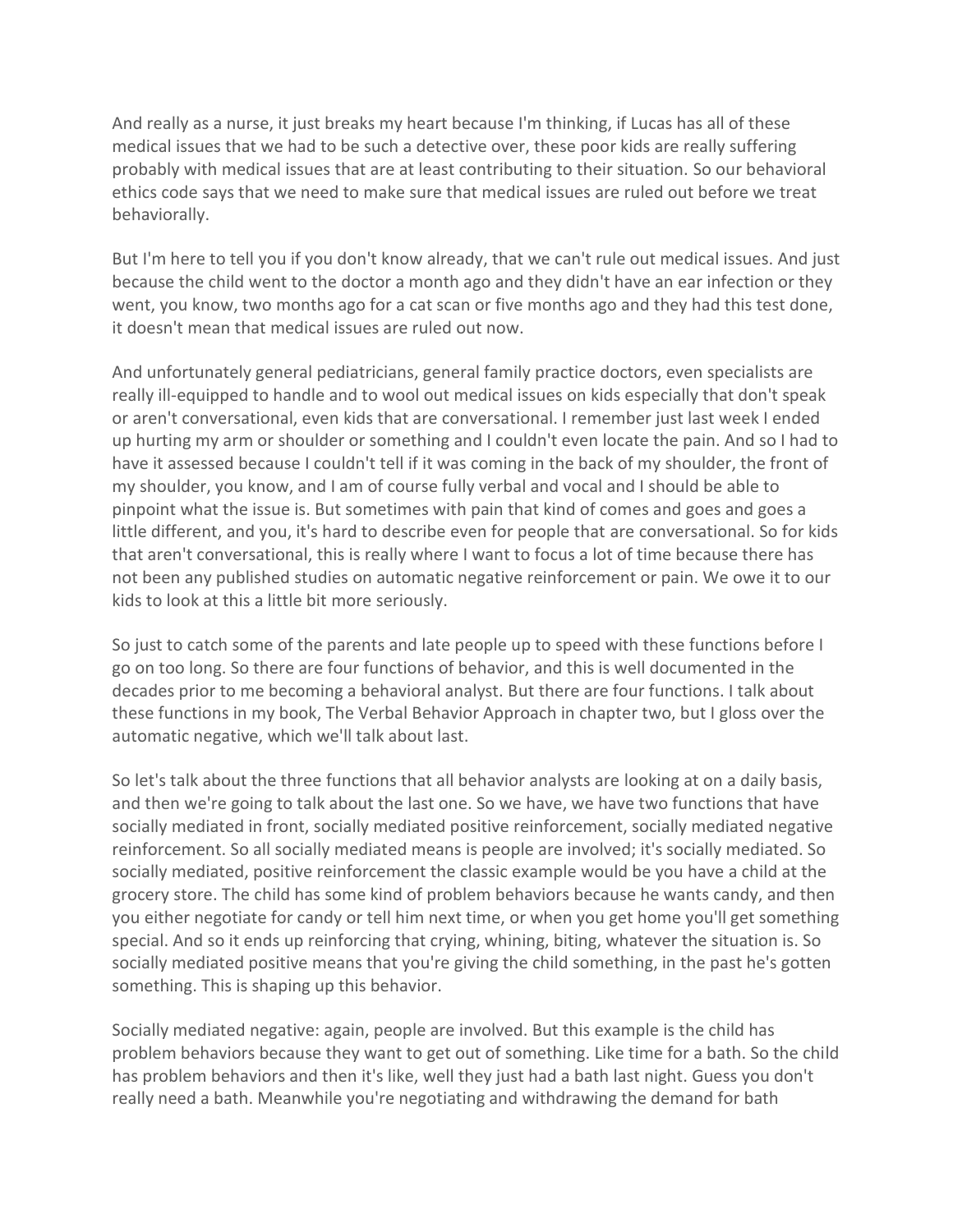problem behaviors. So socially mediated negative. We see socially mediated functions all the time in schools and homes and with their therapists, because demands are being presented; reinforcement is being given; there's interruption to reinforcement, present more demands. And so we end up having a lot of socially mediated functions going on, especially during engaged time.

Then we have two other functions: the automatic positive reinforcement, and that is when there is some kind of behavior that results in positive feelings, positive mood. Like I talked last week when I did the whole podcast on stimming, I talked about a little boy, two year old who was banging his head on hard and soft surfaces just because he was way under-engaged to the point where he was banging so much for three hours a day that he ended up with an open lesion on his head. So that's kind of an extreme example, but he is getting some kind of positive reinforcement for banging his head to the point where he had the open lesion.

And then we have our last function, our forgotten function, which I glossed over in my book. I talk in my book about how we should just make sure that there's no medical problems, have the doctor rule out medical problems, and then we're gold and we can just work on these functions. So the last function is that automatic negative reinforcement and that means that you have behavior, in this case problem behavior, related to in the past when you've done that behavior, it's actually removed some pain or some uncomfortable situation.

So in Lucas's case, when he gets a headache or gets startled, he actually bites his knuckle or hits his head or grab somebody to alleviate the pain or the startle. Think about like if you're in a scary movie and you're just so scared, you might grab the person next to you and hold on tight or if you're in pain... If you're getting some kind of procedure done, you might grab somebody's hand and hold it tight, like during childbirth for instance, to try to alleviate that pain. So that is the automatic negative reinforcement. And over the past two decades I've seen with my son and my clients, a large number of kids who I believe are having some kind of pain or having some kind of medical issue.

I've seen a number of my clients who... I had this, this boy we'll call him Nicholas and he, I knew the family, I knew the child since he'd been two, he was in my local area. And I was in his classroom as a consultant with the large state grant I was involved in. And they called me I was supposed to go in the next day and they called and they said, you know, you're coming tomorrow, right? And I said, yeah, yeah, I'll be there. And they said, well, Nicholas he's in sixth grade at this point. And he had more language than Lucas and he was, you know, included for some subjects. They said, Nicholas is peeing in the corner of the classroom. And you know, the principals talking about moving him to like a more restrictive environment. And I'm like, what?

So I said, okay, you know, I'll be there tomorrow. I'll definitely take a look at Nicholas first thing. So I go in and what I see is that Nicholas is actually having tics. He was having eye blinking, severe blinking very fast, very rapid, very consistent. And he's also throat clearing. And right away I said this looks like tics. It looks like pans. So, of course, I'm a registered nurse but I'm not in that role there. And another one of our codes as a behavior analyst is to avoid multiple roles.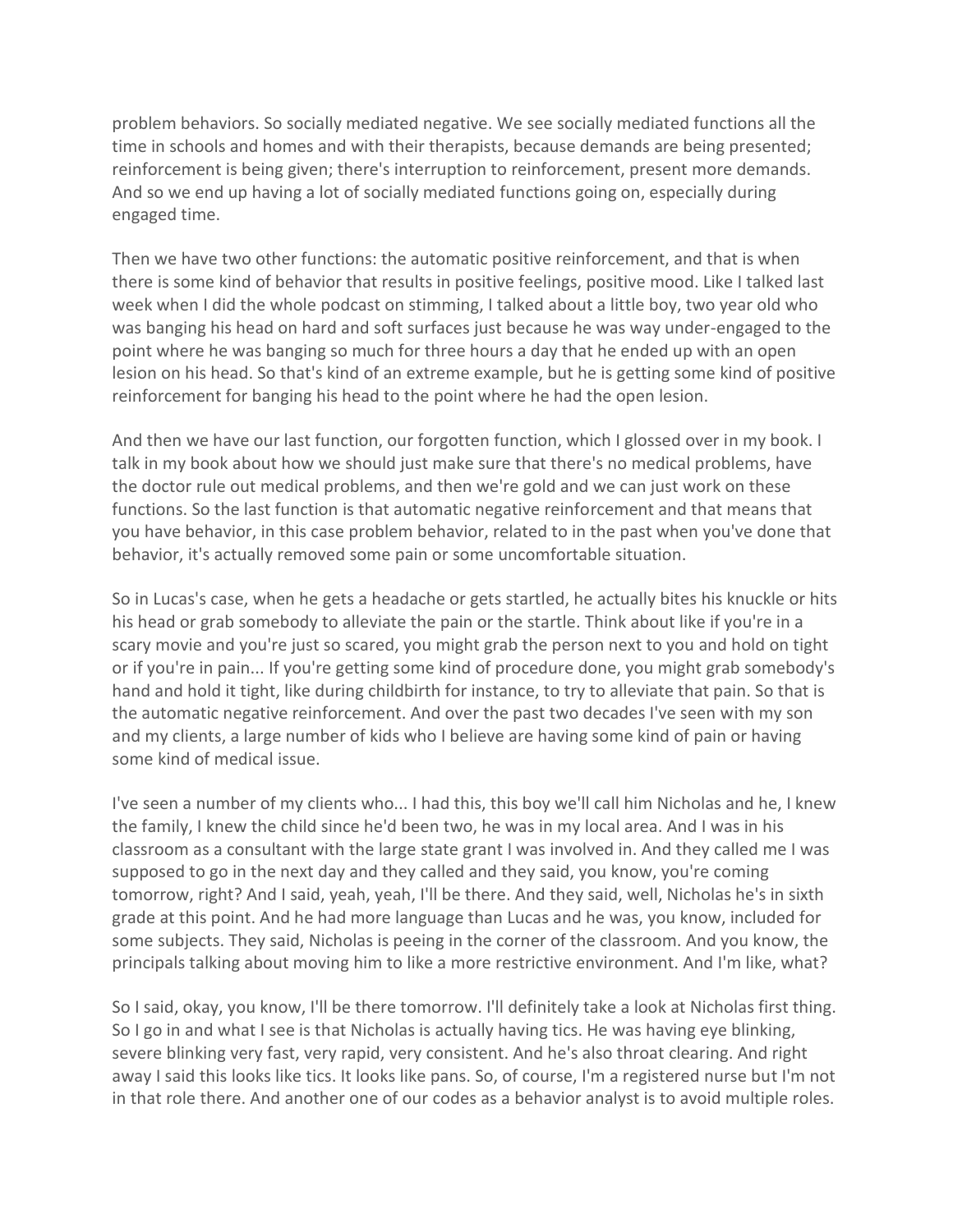But it's really hard when you are a medical professional, when you're an autism mom, when you have all this experience to that hat off and not to, I mean, we all need to do what's best for the child.

And so in that case, you know, we did call the mom and we did tell her to Google pans and tell her that we would recommend a doctor visit, and which she did. And Nicholas was put on antibiotics and he went back to baseline. But you know, there's an example and that's just one of many examples where if the child is ill that we really have to take that seriously and notice it, you know. Like the other teachers were just noticing that he was peeing in the corner of the classroom, which was highly unusual for Nicholas, but they weren't even looking to say, Whoa, what's going on with him? He looks like he's different. He's having tics.

So just looking for these things and following up and having the family follow-up with the doctor can really save a lot of aches. So what I want to say, and I am excited to interview Dr. Vollmer, hopefully that will happen and we will be able to publish that podcast in the next week or two. But he did have several things to say about automatic negative reinforcement, especially because I asked him a question about it and he said there were no studies on it. And I was kind of, you know, upset that, you know, if we are, if we say there are four functions and we're really only studying three of them, then I think we're doing a disservice.

And one or the other really interesting things that Dr. Vollmer said, which I hadn't I thought of or read before, was that especially with biting, you know, kids that bite, Lucas's bites his finger or his hand, or kids that bite others, biting is pretty common in all kinds of animals, especially when they're in distress and pain. And so even before there was anesthesia, you know, biting on towels and biting down to kind of take the pain away from other areas of their body.

So I do think that there is a huge need, especially for kids who bite, kids that can talk and tell us their pain, to really be looking at this pain attenuation, this automatic negative reinforcement. And even if it's just child by child, doesn't have to be a large study. With Lucas for instance, when we treated him with antibiotics and his tics went from 500 to zero, I mean that's an AB design. I was just studying for my ABA certification. So of course, you know, I wasn't in any position to be publishing anything. But if you are looking, whether or not you publish or not, but just to keep looking, knowing that ruling out medical conditions is not just a onetime thing. It's an ongoing need to help our kids reach their fullest potential.

So a few things you can do a until next time, til we get to hear from Dr. Vollmer Is like I said, you can always Google 'Mary' 'autism' and the medical issue, you know, how to teach kids how to tell you they're in pain and those sorts of things. Anytime you have a topic that you're concerned about. And I do think that I am in a unique position as a mom, a nurse, and a behavior analyst, and I hope that these kind of podcast episodes and discussions and short video blogs will at least help you recognize when there is a child with potentially a medical problem that could be causing or contributing to problem behaviors.